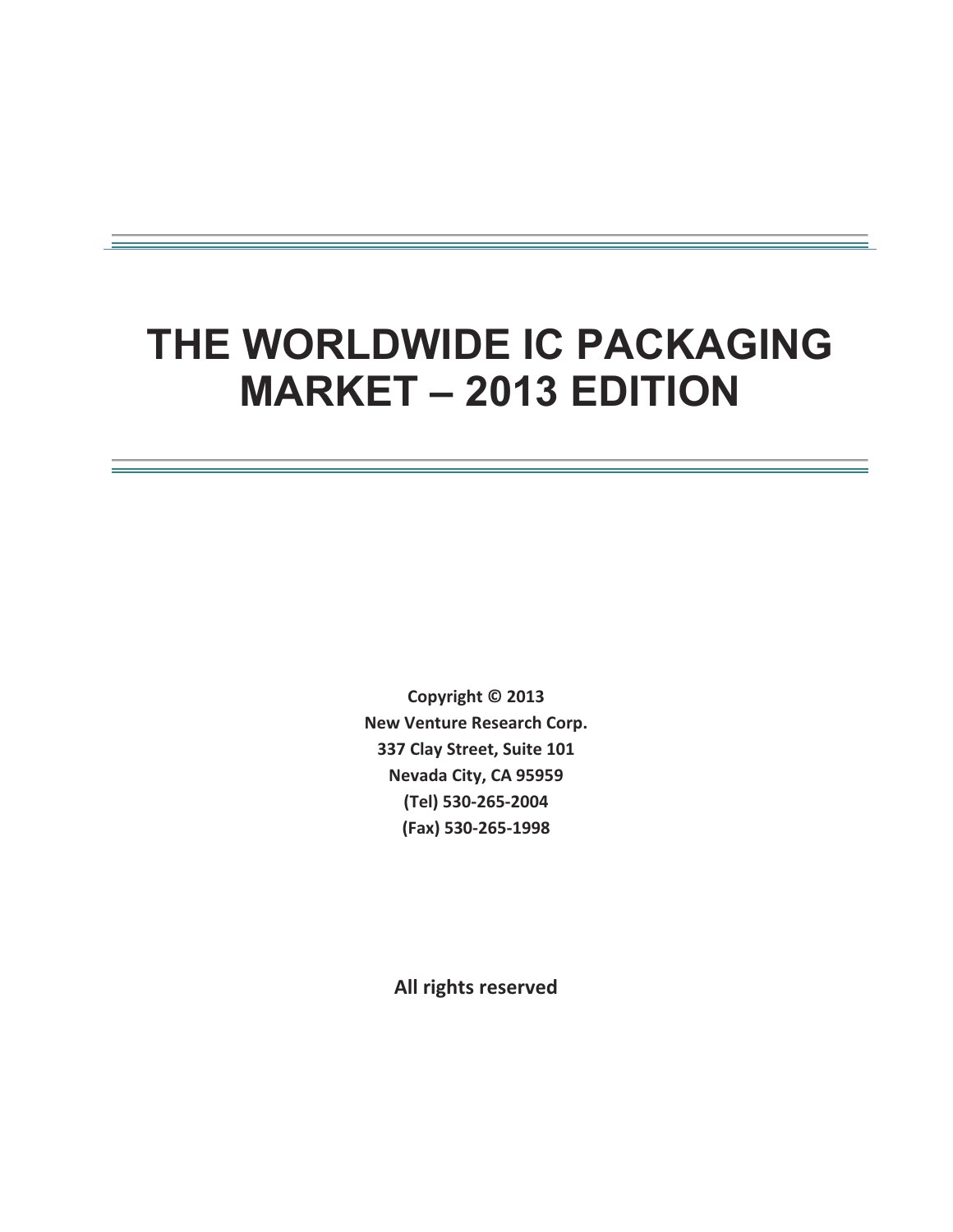#### **ABOUT THE AUTHOR**

Sandra L Winkler has been an industry analyst beginning in 1988, and since 1995, a staff member of Electronic Trend Publications, currently New Venture Research. She has produced numerous off-the-shelf and custom reports. Ms. Winkler began her analyst career in the telecommunications industry, with Frost and Sullivan. Since 1995, she has focused on the semiconductor packaging industry, and has authored more than 30 widely cited reports on the topic, including The Worldwide IC Packaging Market, Advanced IC Packaging Markets and Trends, and IC Packaging Materials. She also writes for Chip Scale Review magazine, Global SMT & Packaging News, and contributes to the IEEE/CPMT newsletter and other media. Ms. Winkler has an MBA from Santa Clara University. She is on the executive planning committee of the IEEE/CPMT Santa Clara Valley chapter, and serves as Luncheon Program Chair.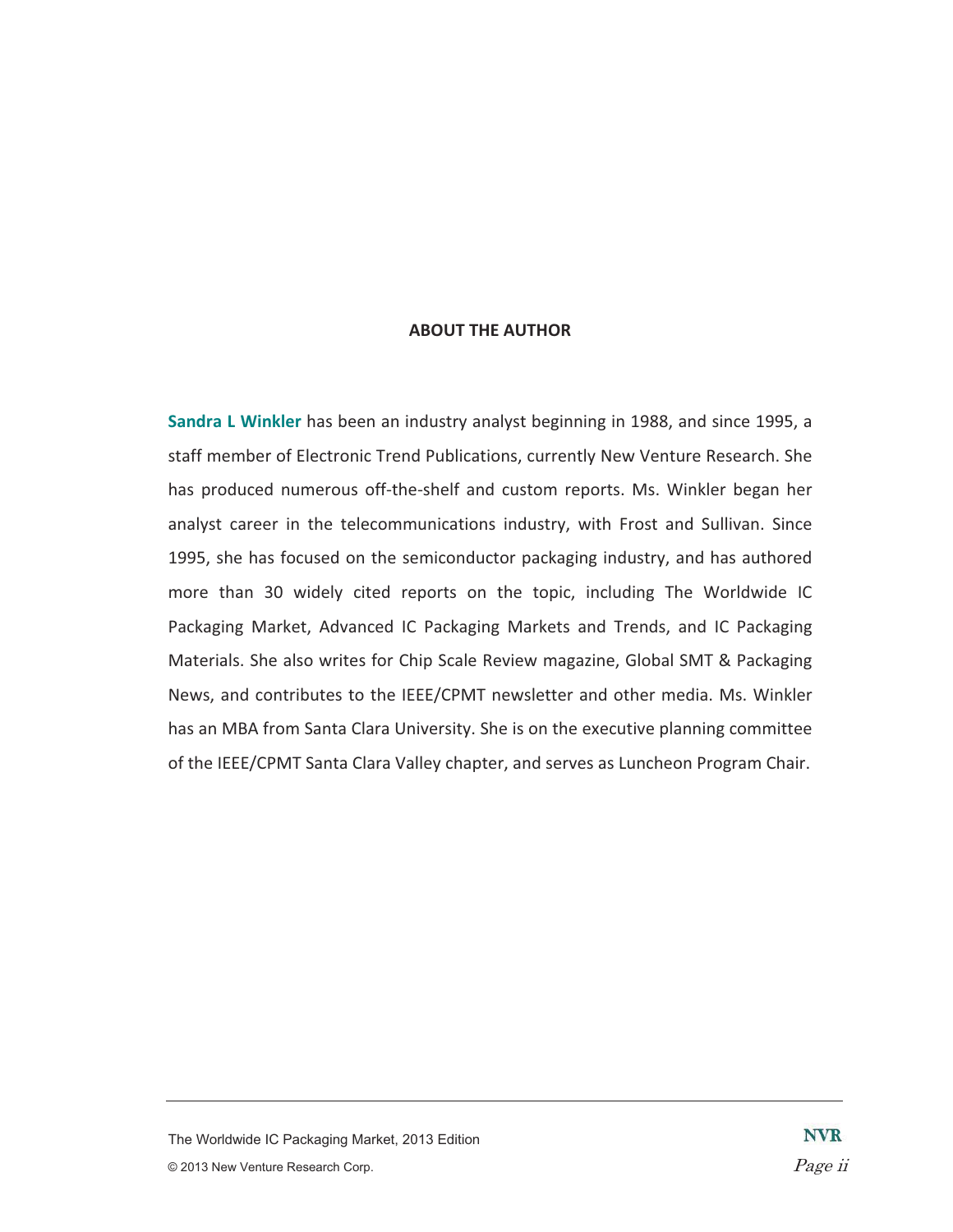#### **ABOUT NEW VENTURE RESEARCH CORPORATION**

New Venture Research (NVR) was formed in 1988 to assist industry executives in their decision making. We began as an independent consultancy and have recently evolved into a publisher of off-the-shelf market research reports in key areas of the electronics industry. The reports are written by a team of staff analysts and independent consultants. We also offer consulting services when our clients need information not found in our reports.

The backbone of each report is based upon primary market research information. Our market information originates from direct interviews with vendors, users, and other industry participants. We use secondary research to test for reasonableness, technical backgrounds, and, in some cases, for top-level forecasts. We distill the research into coherent forecasts and recommendations.

We are dedicated to providing our customers with accurate reporting on our targeted markets. One of our reports can save our customers months or years of research. The reports enable executives to make decisions in a structured manner. Our customers tell us these reports are excellent tools for building consensus regarding their company's real market opportunities.

#### **NEW VENTURE RESEARCH**

337 Clay Street, Suite 101 Nevada City, California 95959

Tel: (530) 265-2004 • Fax: (530) 265-1998 www.newventureresearch.com

The Worldwide IC Packaging Market, 2013 Edition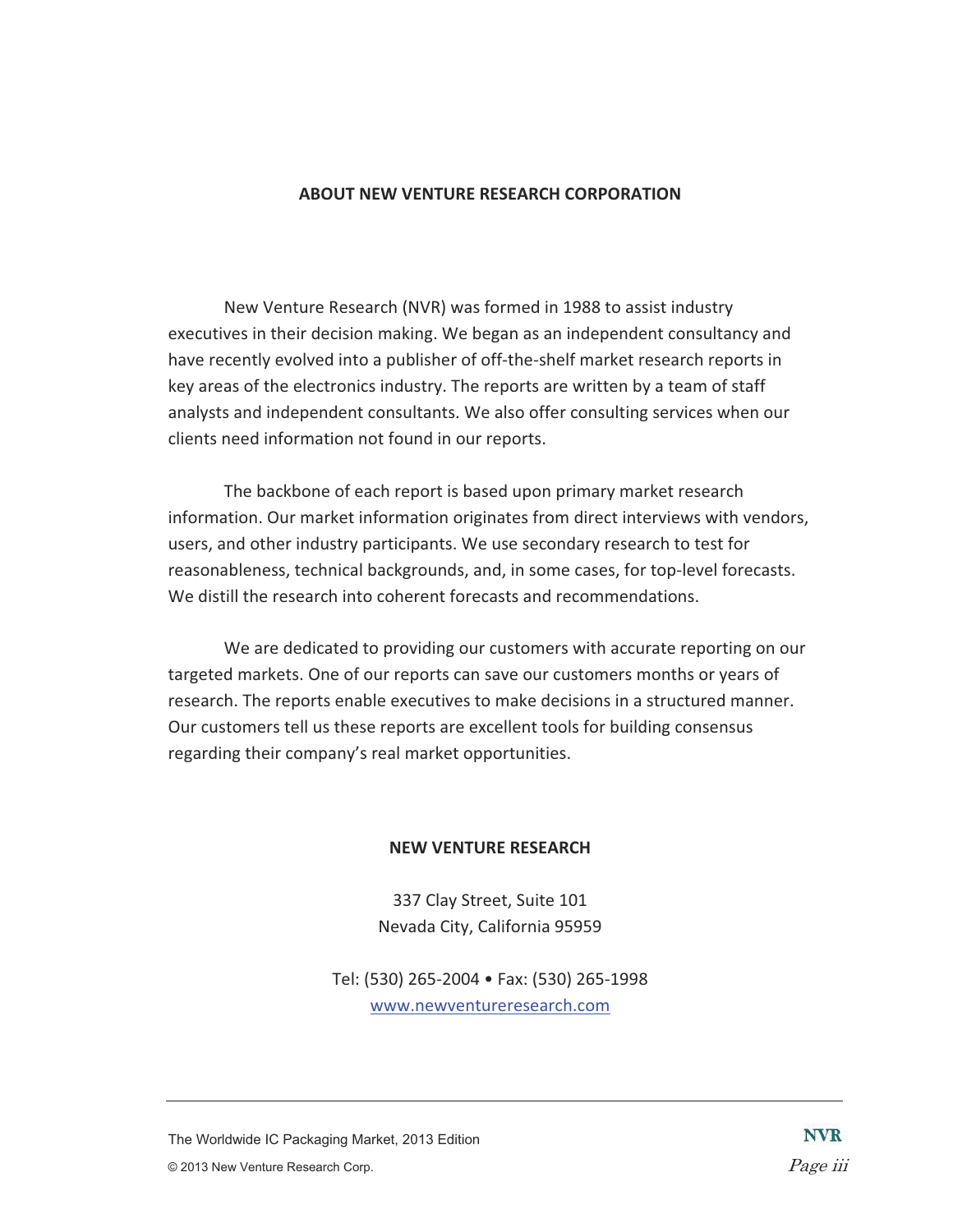#### **DISCLAIMER**

The author and publisher have used their best efforts to assure the accuracy of the material used in preparing this report.

The author and publisher make no warranty of any kind, expressed or implied, with regard to the information contained in this report. The author and publisher shall not be liable in any event for incidental or consequential damages in connection with, or arising from, the information contained in this report.

Any reference to particular products or manufacturers to illustrate points made in this report should not be construed as an endorsement of said products or manufacturers.

The opinions contained herein are those of the author and are based upon published and unpublished information obtained from a variety of sources, telephone and personal interviews with industry participants, and many years of experience.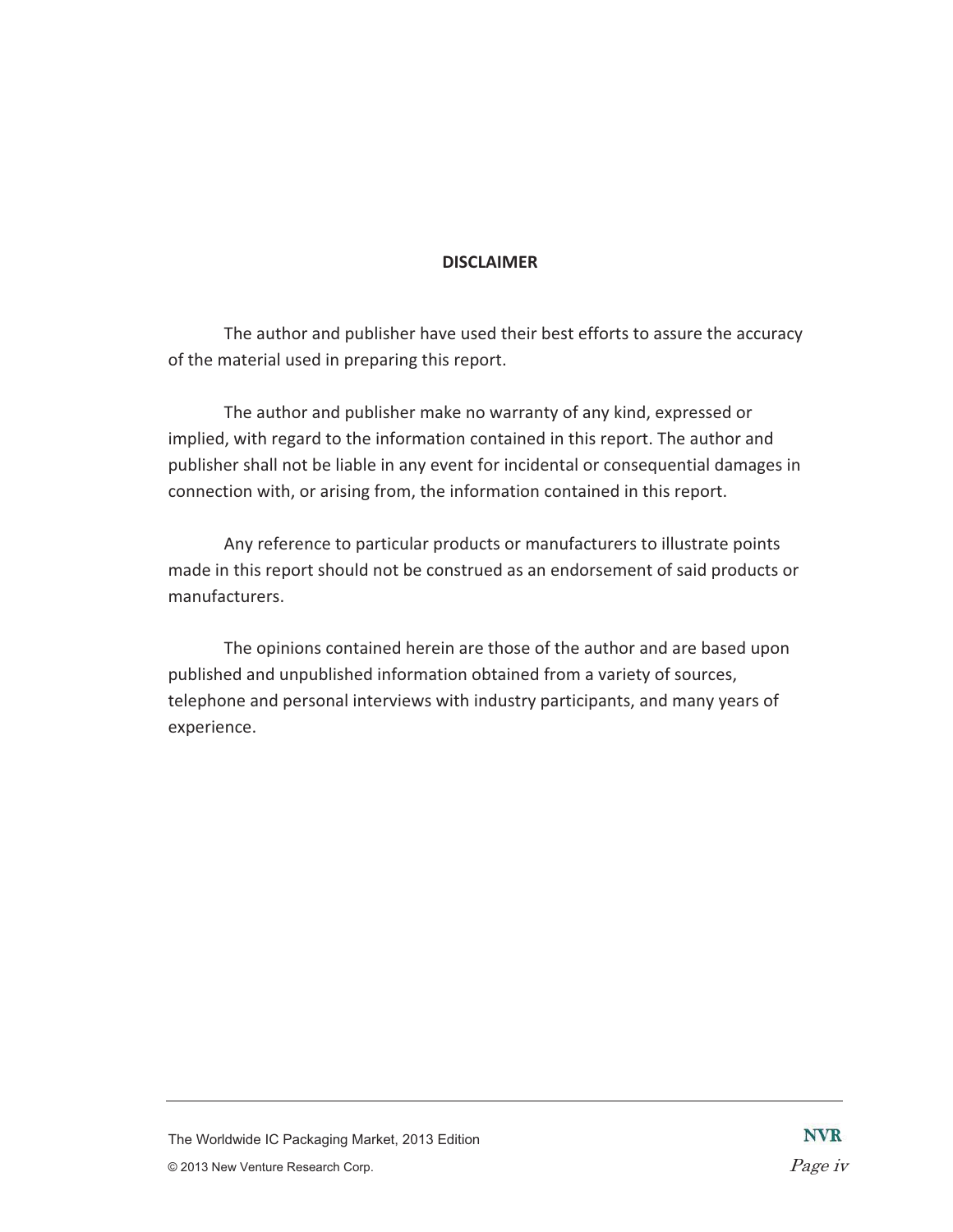#### **SOFTWARE LICENSE AGREEMENT**

This report is provided in PDF electronic file format. For considerations received, New Venture Research Corp. (NVR) hereby licenses this electronic copy of the report as described in this License Agreement to "You" the corporate or individual licensee. This License Agreement applies to all electronic file copies of the report for which you have purchased or otherwise been granted a license by NVR. Any use of the electronic file copy of the report indicates your acceptance of these terms.

The report and all electronic copies thereof are protected by both United States copyright law and international treaty provisions. You may not distribute any portion of the report. Unless otherwise specified in your purchase agreement with NVR, the electronic file copy of the report may be freely moved from one computer location to another, but may not be used by more than one (1) person simultaneously.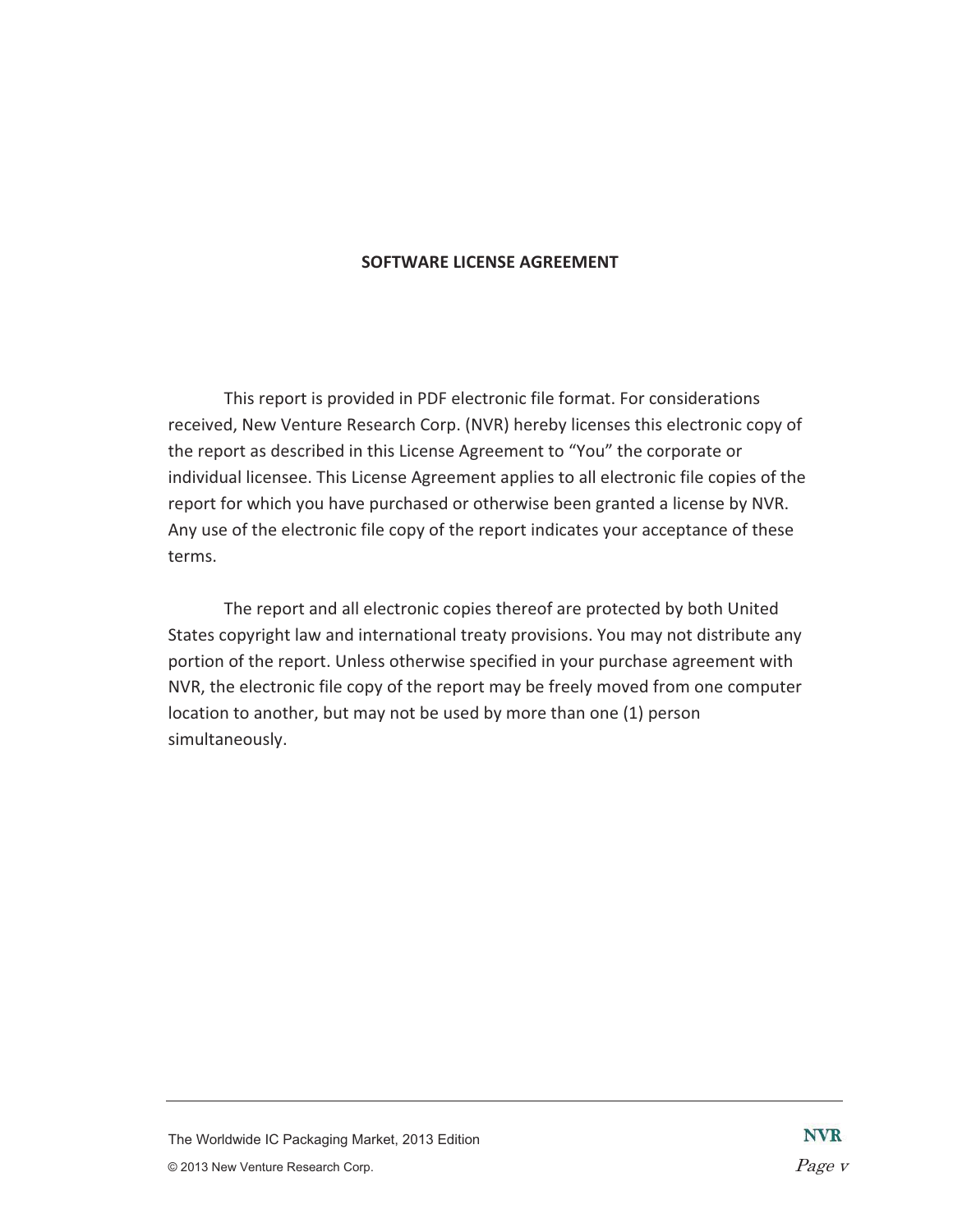## **THE WORLDWIDE IC PACKAGING MARKET - 2013 EDITION**

### **TABLE OF CONTENTS**

| <b>Chapter One - Introduction</b>                                        | $\mathbf{1}$   |
|--------------------------------------------------------------------------|----------------|
| 1.1 Scope                                                                | $\mathbf{1}$   |
| 1.2 Organization                                                         | $\overline{2}$ |
| 1.3 Methodology                                                          | $\overline{4}$ |
| <b>Chapter 2 - Executive Summary</b>                                     | 6              |
| 2.1 Overview                                                             | 6              |
| 2.2 IC Units and Revenue                                                 | 6              |
| 2.3 Units by Package Family                                              | 8              |
| 2.4 Price per I/O                                                        | 10             |
| 2.5 Revenue by Package                                                   | 11             |
| 2.6 OSAT Company Units                                                   | 14             |
| 2.7 OSAT Company Revenue                                                 | 17             |
| 2.8 Industry Cycles                                                      | 20             |
| Chapter 3 - Economic Outlook and Worldwide Electronics Industry Forecast | 30             |
| 3.1 World and Semiconductor Overview                                     | 30             |
| 3.2 Not All Economies Recovering Equally; Unrest Remains                 | 30             |
| 3.3 World GDP                                                            | 31             |
| 3.4 Global Electronics Market                                            | 36             |

The Worldwide IC Packaging Market, 2013 Edition  $\circ$  2013 New Venture Research Corp.  $Page$  vi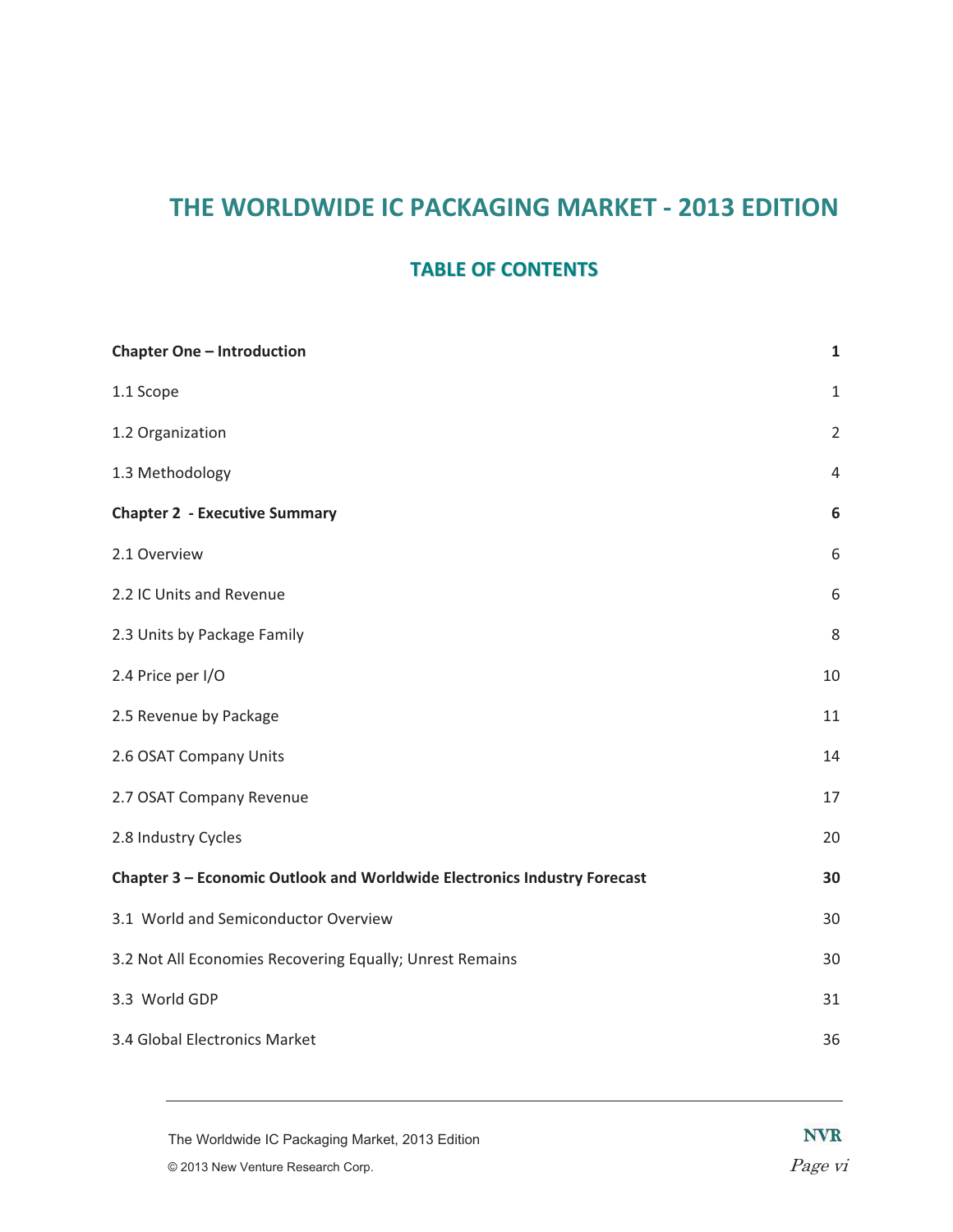| 3.5.1 |         |  |
|-------|---------|--|
|       | 3.5.1.1 |  |
|       | 3.5.1.2 |  |
|       | 3.5.1.3 |  |
|       | 3.5.1.4 |  |
|       | 3.5.1.5 |  |
|       | 3.5.1.6 |  |
|       | 3.5.1.7 |  |
|       | 3.5.1.8 |  |
| 3.5.2 |         |  |
|       | 3.5.2.1 |  |
|       | 3.5.2.2 |  |
|       | 3.5.2.3 |  |
|       | 3.5.2.4 |  |
|       | 3.5.2.5 |  |
|       | 3.5.2.6 |  |
|       | 3.5.2.7 |  |
|       | 3.5.2.8 |  |
|       | 3.5.2.9 |  |
| 3.5.3 |         |  |

 $3.5.3.1$ 

The Worldwide IC Packaging Market, 2013 Edition

38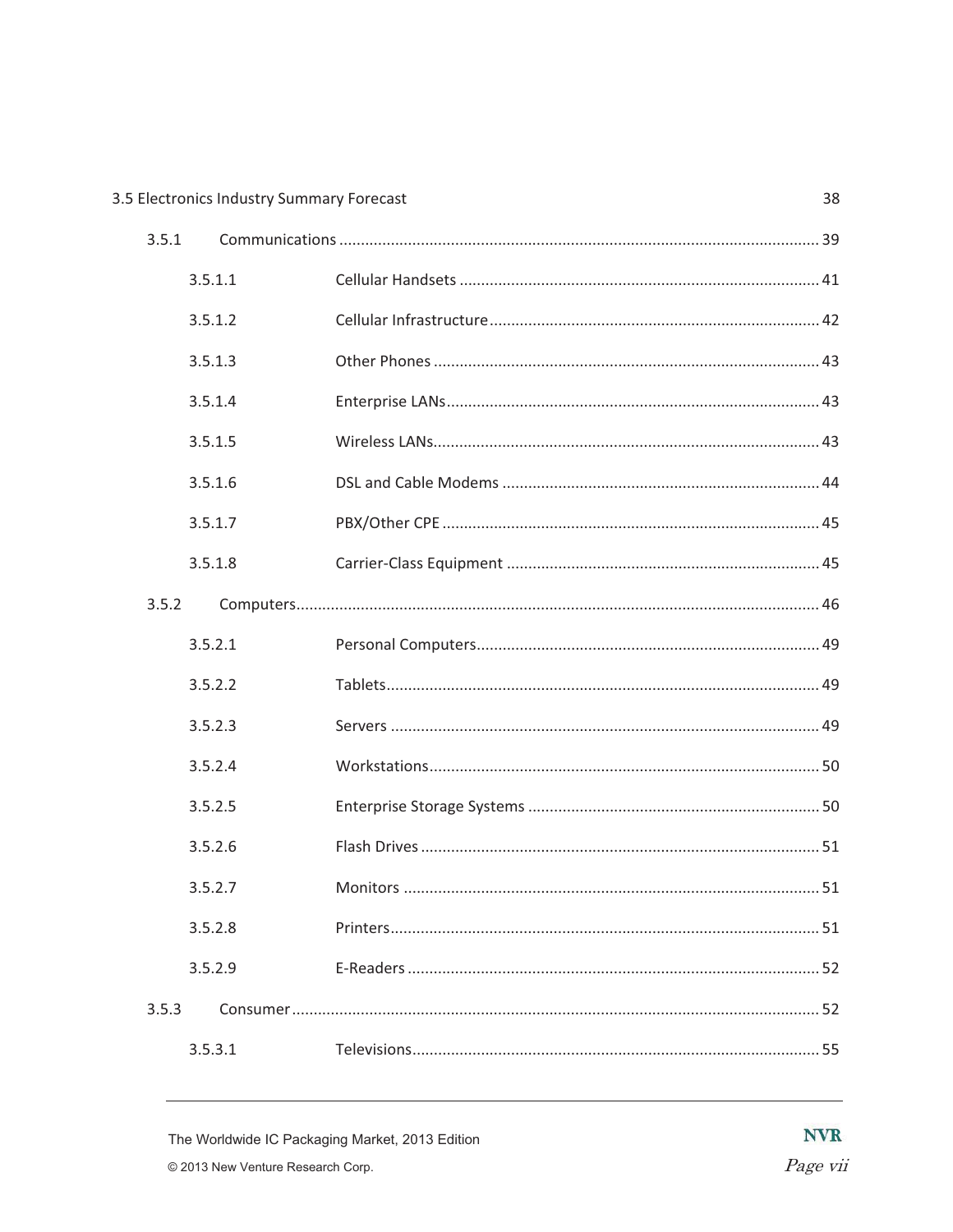|              | 3.5.3.2                                           |    |    |
|--------------|---------------------------------------------------|----|----|
|              | 3.5.3.3                                           |    |    |
|              | 3.5.3.4                                           |    |    |
|              | 3.5.3.5                                           |    |    |
|              | 3.5.3.6                                           |    |    |
|              | 3.5.3.7                                           |    |    |
|              | 3.5.3.8                                           |    |    |
| 3.5.4        |                                                   |    |    |
| 3.5.5        |                                                   |    |    |
| 3.5.6        |                                                   |    |    |
| 3.5.7        |                                                   |    |    |
|              | <b>Chapter 4 - IC Package Forecast by Product</b> |    | 65 |
| 4.1 Overview |                                                   |    | 65 |
|              |                                                   |    |    |
| 4.2 MPUs     |                                                   |    | 72 |
| 4.3 MCUs     |                                                   |    | 76 |
| 4.3.1        |                                                   |    |    |
| 4.3.2        |                                                   |    |    |
|              | 4.3.3   16-Bit.                                   | 82 |    |
| 4.3.4        |                                                   |    |    |
| 4.4 DSPs     |                                                   |    | 87 |
| 4.5 DRAM     |                                                   |    | 90 |
| 4.6 Flash    |                                                   |    | 96 |

The Worldwide IC Packaging Market, 2013 Edition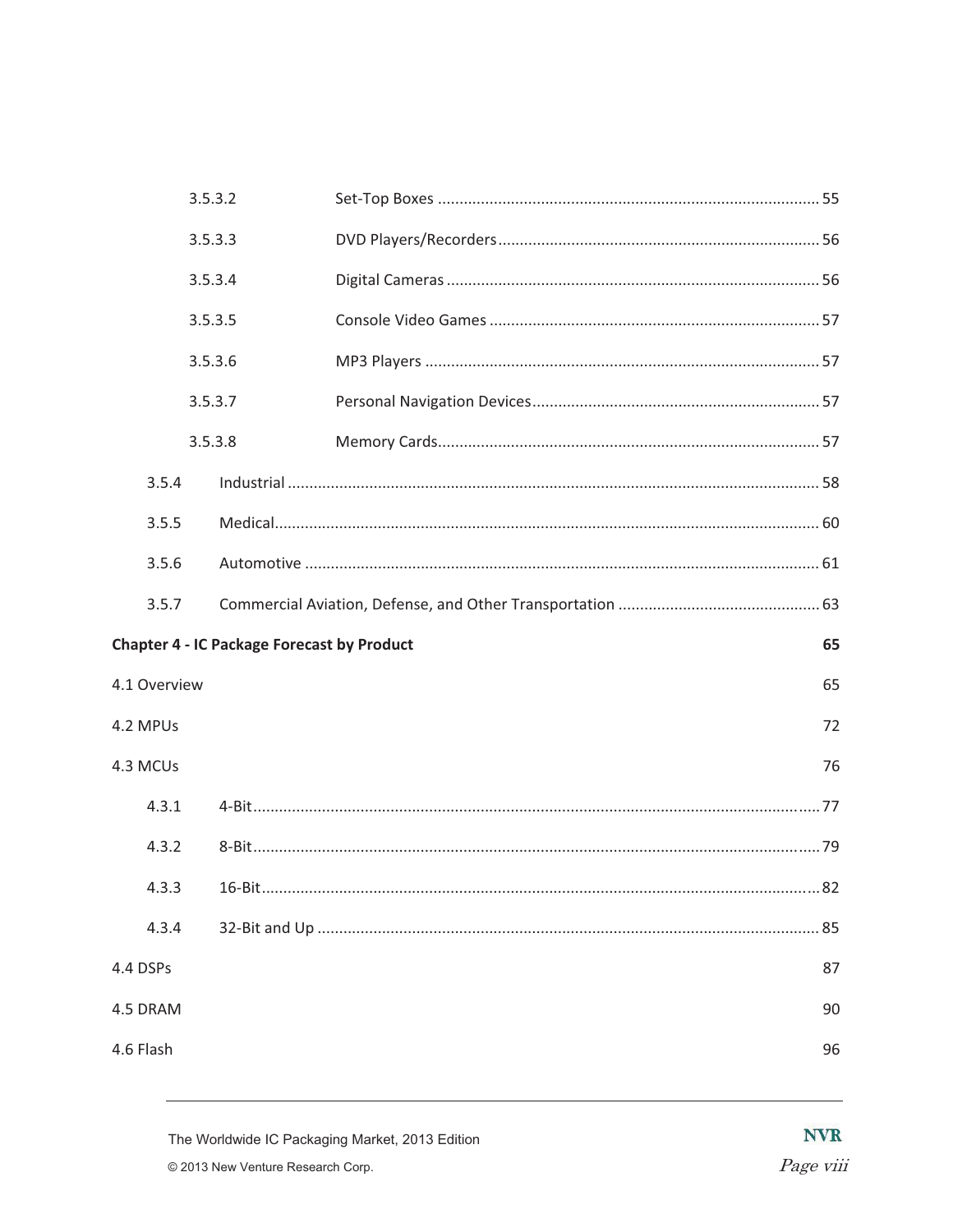| 4.7 Other Memory<br>102 |  |     |  |
|-------------------------|--|-----|--|
| 4.7.1                   |  |     |  |
| 4.7.2                   |  |     |  |
| 4.7.3                   |  |     |  |
| 4.8 Logic               |  | 111 |  |
| 4.8.1                   |  |     |  |
| 4.8.2                   |  |     |  |
| 4.8.3                   |  |     |  |
| 4.8.4                   |  |     |  |
| 4.8.5                   |  |     |  |
| 4.8.6                   |  |     |  |
| 4.8.7                   |  |     |  |
| 4.8.8                   |  |     |  |
| 4.8.9                   |  |     |  |
| 4.8.10                  |  |     |  |
| 4.9 Analog              |  | 142 |  |
| 4.9.1                   |  |     |  |
|                         |  |     |  |
| 4.9.3                   |  |     |  |
| 4.9.4                   |  |     |  |
| 4.9.5                   |  |     |  |
| 4.9.6                   |  |     |  |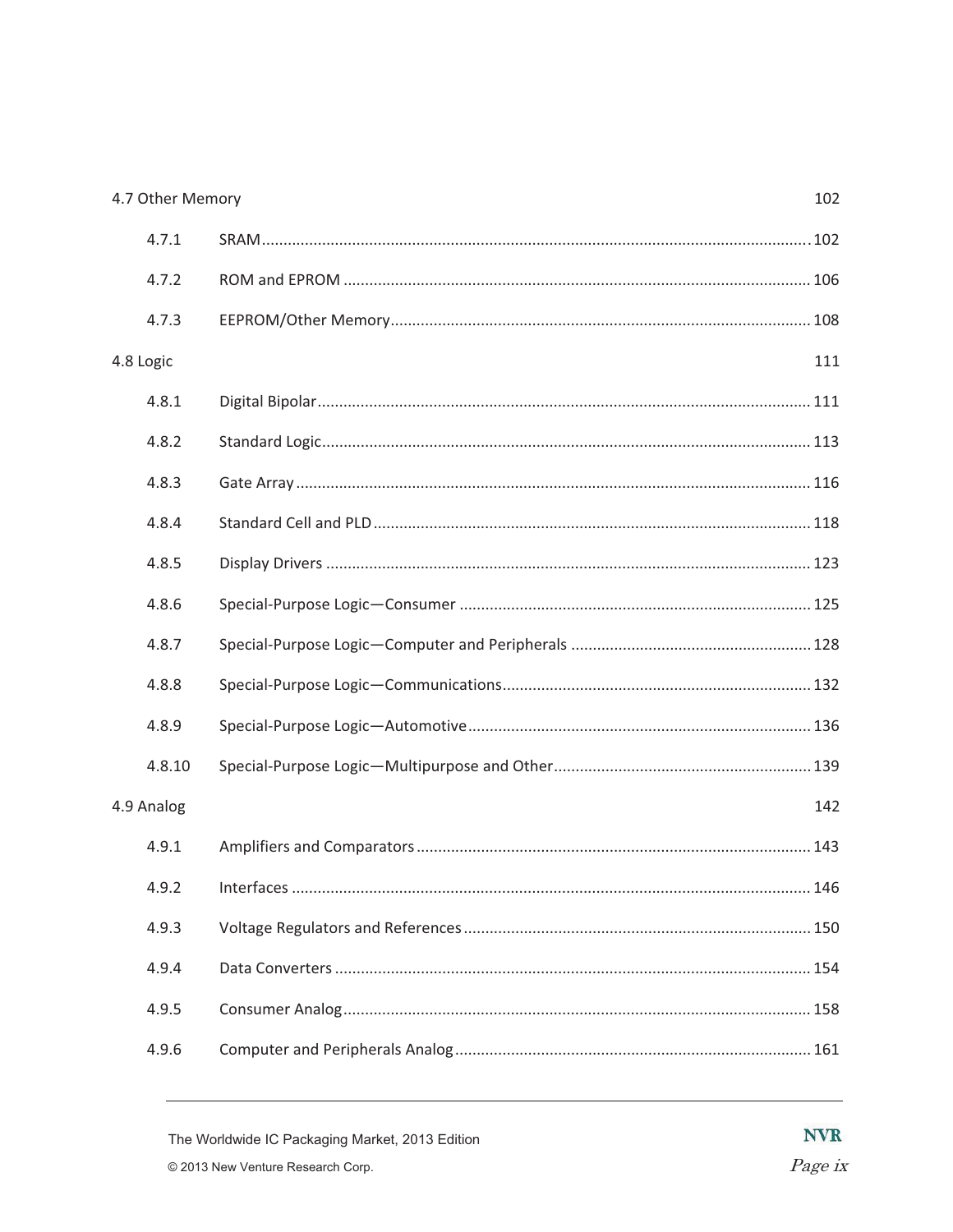|                | 4.9.7                                                    |                                                                    |     |
|----------------|----------------------------------------------------------|--------------------------------------------------------------------|-----|
|                | 4.9.8                                                    |                                                                    |     |
|                | 4.9.9                                                    |                                                                    |     |
|                |                                                          | 4.10 Industry Totals by Product                                    | 174 |
|                | <b>Chapter 5 - IC Package Forecast by Package Family</b> |                                                                    | 178 |
|                | 5.1 Overview                                             |                                                                    | 178 |
| 5.2 DIP        |                                                          |                                                                    | 178 |
| 5.3 SOT        |                                                          |                                                                    | 187 |
| 5.4 SO         |                                                          |                                                                    | 189 |
|                | 5.5 TSOP                                                 |                                                                    | 199 |
| <b>5.6 DFN</b> |                                                          |                                                                    | 208 |
| 5.7 CC         |                                                          |                                                                    | 214 |
| <b>5.8 QFP</b> |                                                          |                                                                    | 221 |
| <b>5.9 QFN</b> |                                                          |                                                                    | 228 |
|                | 5.10 PGA                                                 |                                                                    | 238 |
|                | 5.11 BGA                                                 |                                                                    | 240 |
|                | 5.12 FBGA                                                |                                                                    | 250 |
|                | 5.13 WLP                                                 |                                                                    | 261 |
|                | 5.14 DCA                                                 |                                                                    | 271 |
|                |                                                          | 5.15 Industry Totals by Package Family                             | 276 |
|                |                                                          | 5.16 Analysis of I/O Count                                         | 285 |
|                |                                                          | <b>Chapter 6 - Outsourced IC Package Assembly Market Forecasts</b> | 287 |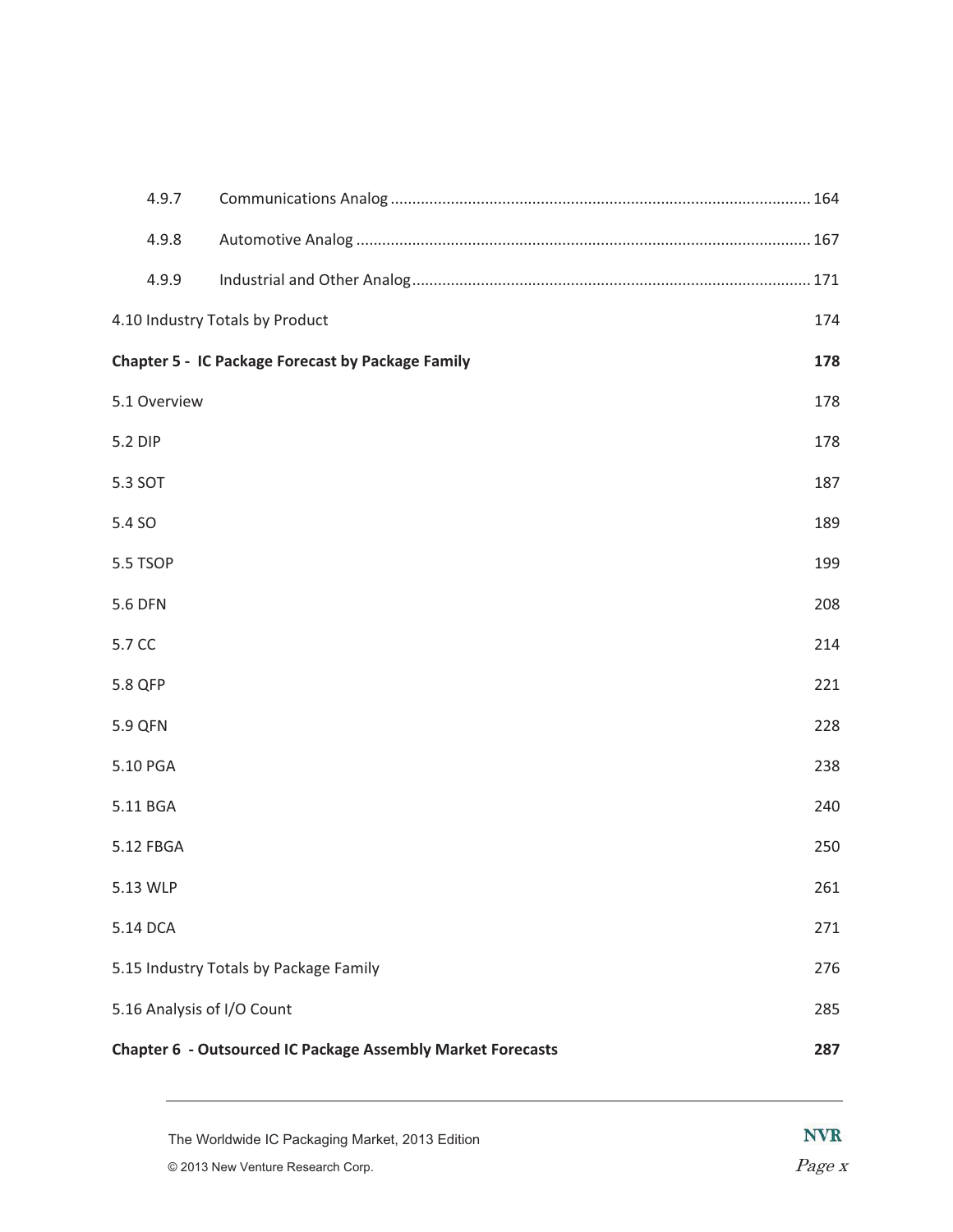| 6.1 Total Market Overview                           | 287 |
|-----------------------------------------------------|-----|
| 6.2 DIP                                             | 297 |
| 6.3 SOT                                             | 300 |
| 6.4 SO                                              | 302 |
| 6.5 TSOP                                            | 305 |
| 6.6 DFN                                             | 308 |
| 6.7 CC                                              | 311 |
| <b>6.8 QFP</b>                                      | 314 |
| <b>6.9 QFN</b>                                      | 317 |
| 6.10 PGA                                            | 321 |
| 6.11 BGA                                            | 324 |
| 6.12 FBGA                                           | 328 |
| 6.13 WLP                                            | 332 |
| 6.14 OSAT Rankings                                  | 335 |
| <b>Chapter 7 - OSAT Profiles</b>                    | 340 |
| Amkor Technology, Inc.                              | 341 |
| Anst China Resource Micro-Assembly Technology, Ltd. | 347 |
| ASE, Inc.                                           | 349 |
| Azimuth Semiconductor Assembly                      | 353 |
| Carsem                                              | 354 |
| ChipMOS Technologies (Bermuda), LTD.                | 357 |
| <b>Cirtek Electronics Corporation</b>               | 359 |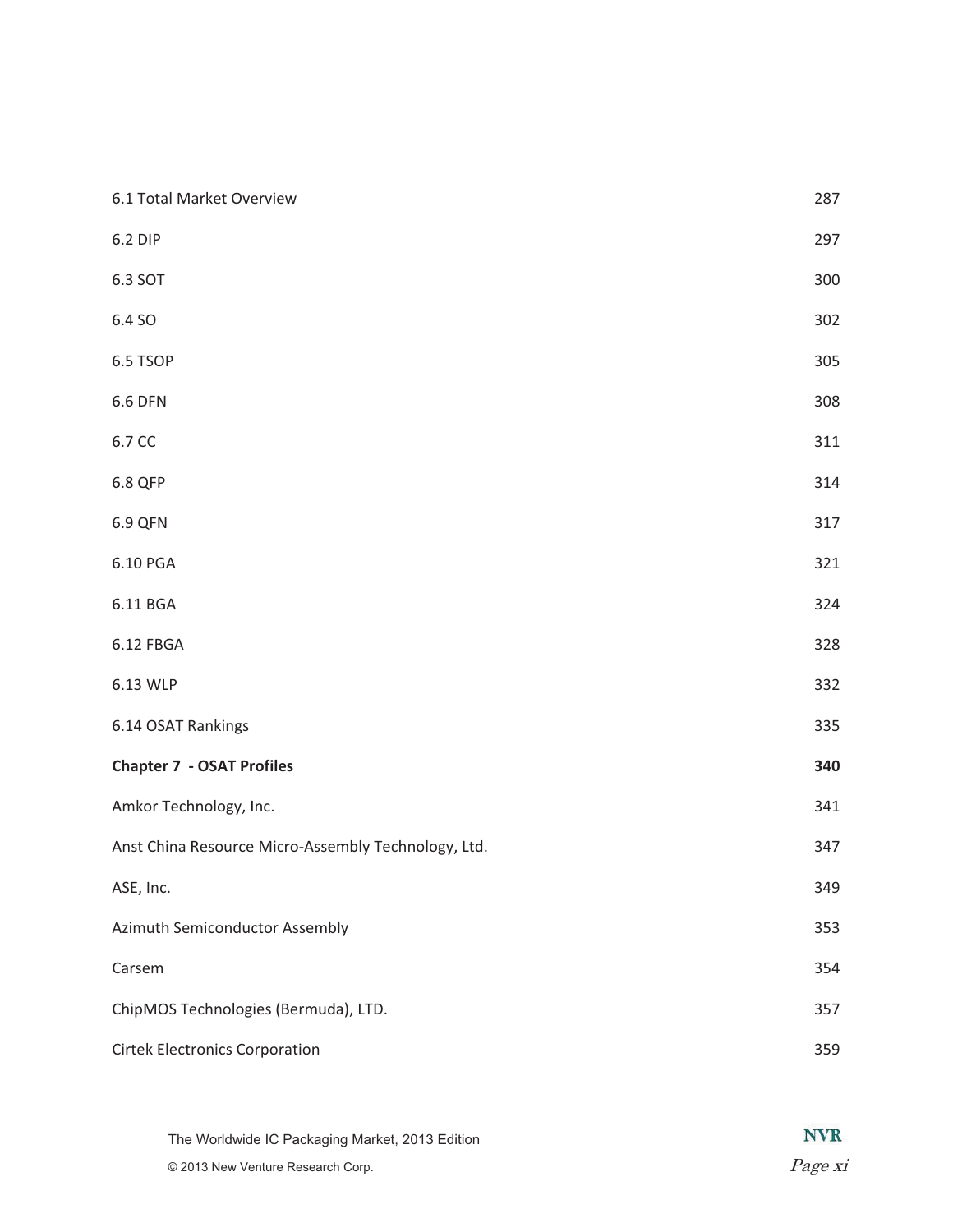| <b>CORWIL Technology Corporation</b>                | 361 |
|-----------------------------------------------------|-----|
| Deca Technologies                                   | 366 |
| FlipChip International, LLC                         | 367 |
| Hana Microelectronics Public Company, Ltd.          | 369 |
| Hana Micron Co., Ltd.                               | 371 |
| i2a Technologies                                    | 373 |
| J-Devices Corporation                               | 376 |
| Jiangsu Changjiang Electronics Technology Co., Ltd. | 377 |
| Lingsen Precision Industries, Ltd.                  | 380 |
| Millennium Microtech                                | 383 |
| NANIUM S.A.                                         | 385 |
| Nantong Fujitsu Microelectronics Co., Ltd.          | 387 |
| <b>Orient Semiconductor Electronics</b>             | 390 |
| Powertech Technology, Inc.                          | 392 |
| Shinko Electric Industries Co., Ltd.                | 394 |
| <b>Signetics Corporation</b>                        | 395 |
| <b>Sigurd Corporation</b>                           | 398 |
| Siliconware Precision Industries Co., Ltd.          | 400 |
| SPEL Semiconductor, Limited                         | 404 |
| STATS ChipPAC, Ltd.                                 | 406 |
| Teramikros, Inc.                                    | 411 |
| Tianshui Huatian Technology Co., Ltd.               | 412 |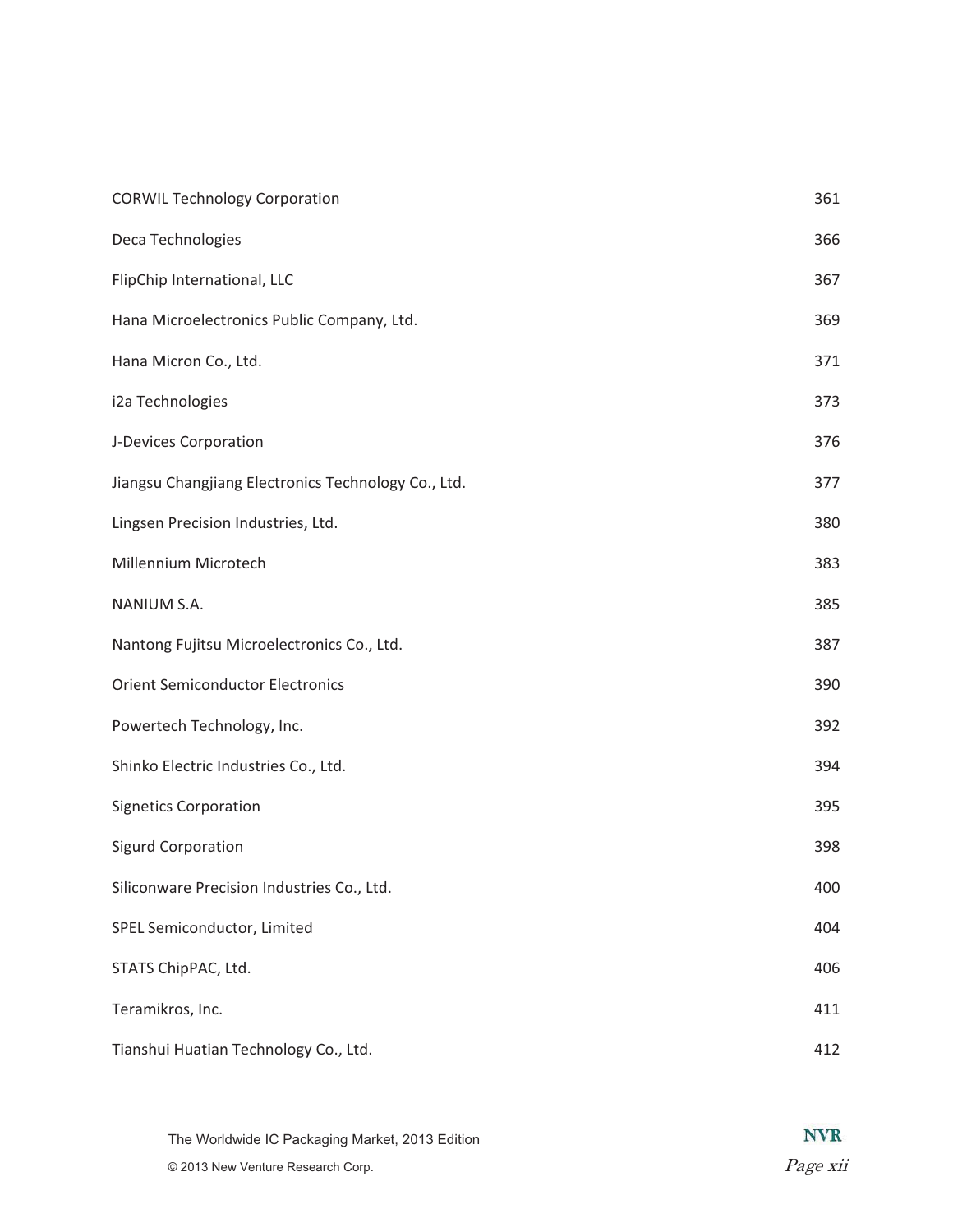| Unisem Group                          | 415 |
|---------------------------------------|-----|
| United Test and Assembly Center, Ltd. | 418 |
| Vigilant Technology Co., Ltd.         | 421 |
| Xintec                                | 423 |
| <b>Appendix A OSAT Packages</b>       | 424 |
| <b>Appendix B OSAT Website Guide</b>  | 455 |
| <b>Appendix C Glossary</b>            | 462 |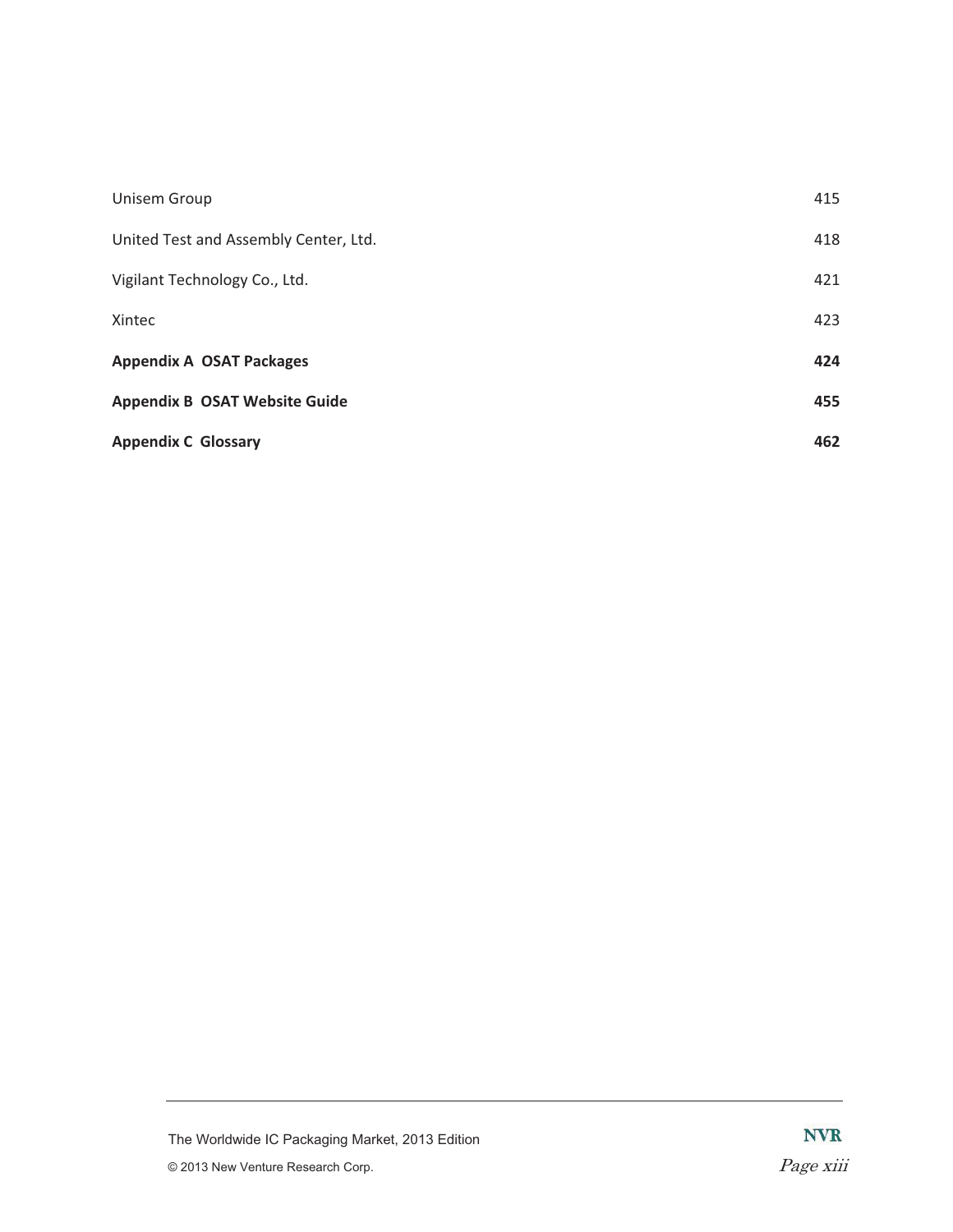The Worldwide IC Packaging Market, 2013 Edition

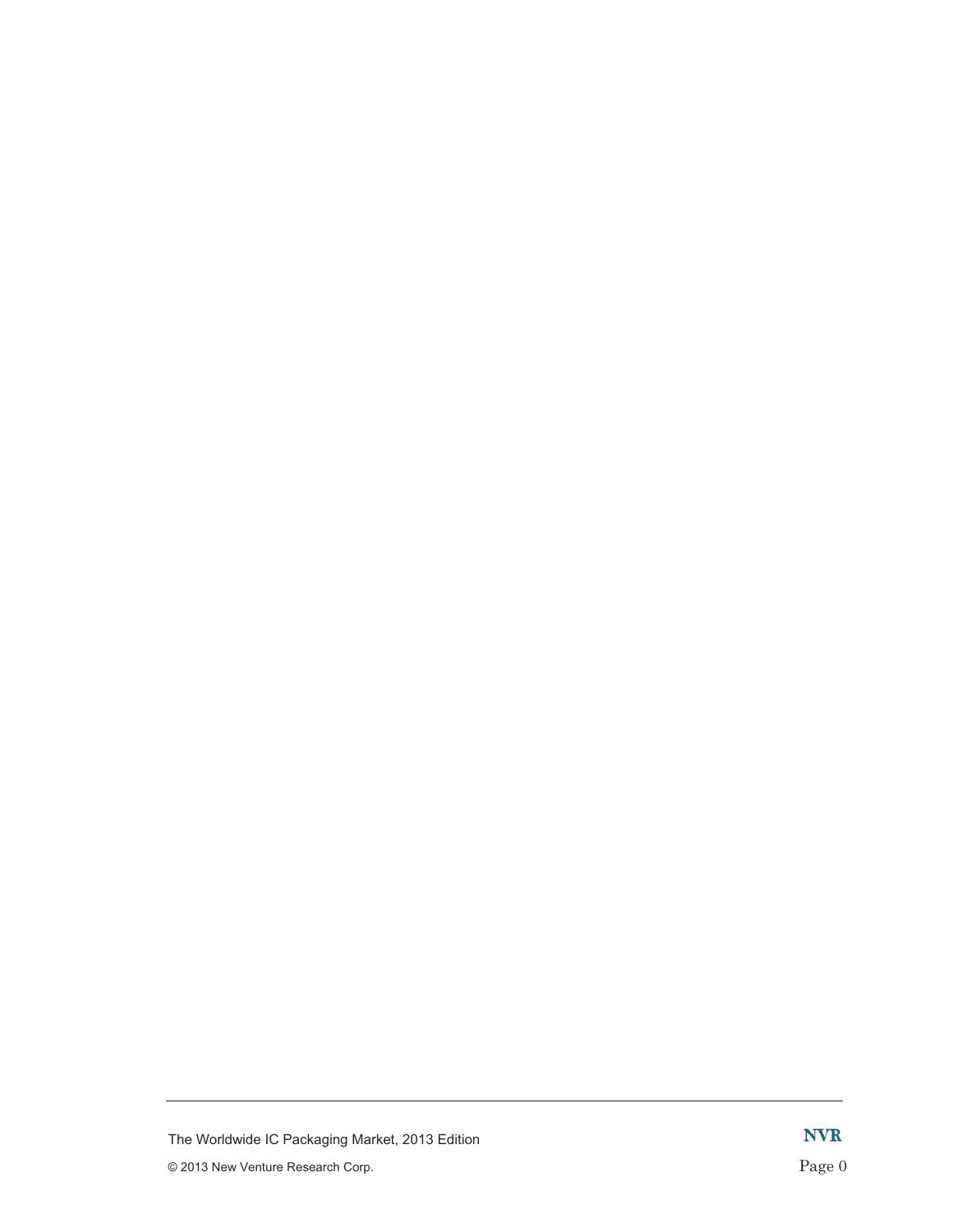### CHAPTER ONE – INTRODUCTION

### 1.1 SCOPE

This report offers an in-depth look at the worldwide integrated circuit (IC) packaging market. Extensive interviewing yielded the information upon which to base forecasts of the following major package families:

- Dual in-line package (DIP)
- Small outline transistor (SOT)
- Small outline (SO)
- Thin small outline package (TSOP)
- Dual flat pack no lead (DFN)
- Chip carrier (CC)
- Quad flat pack (QFP)
- Quad flat pack no lead (QFN)
- Pin grid array (PGA)
- Ball grid array (BGA)
- Fine-pitched ball grid array (FBGA)
- Wafer-level package (WLP)

Forecasts include data on:

- Units assembled
- Average assembly price, broken down by price per I/O and average I/O count
- Packaging revenue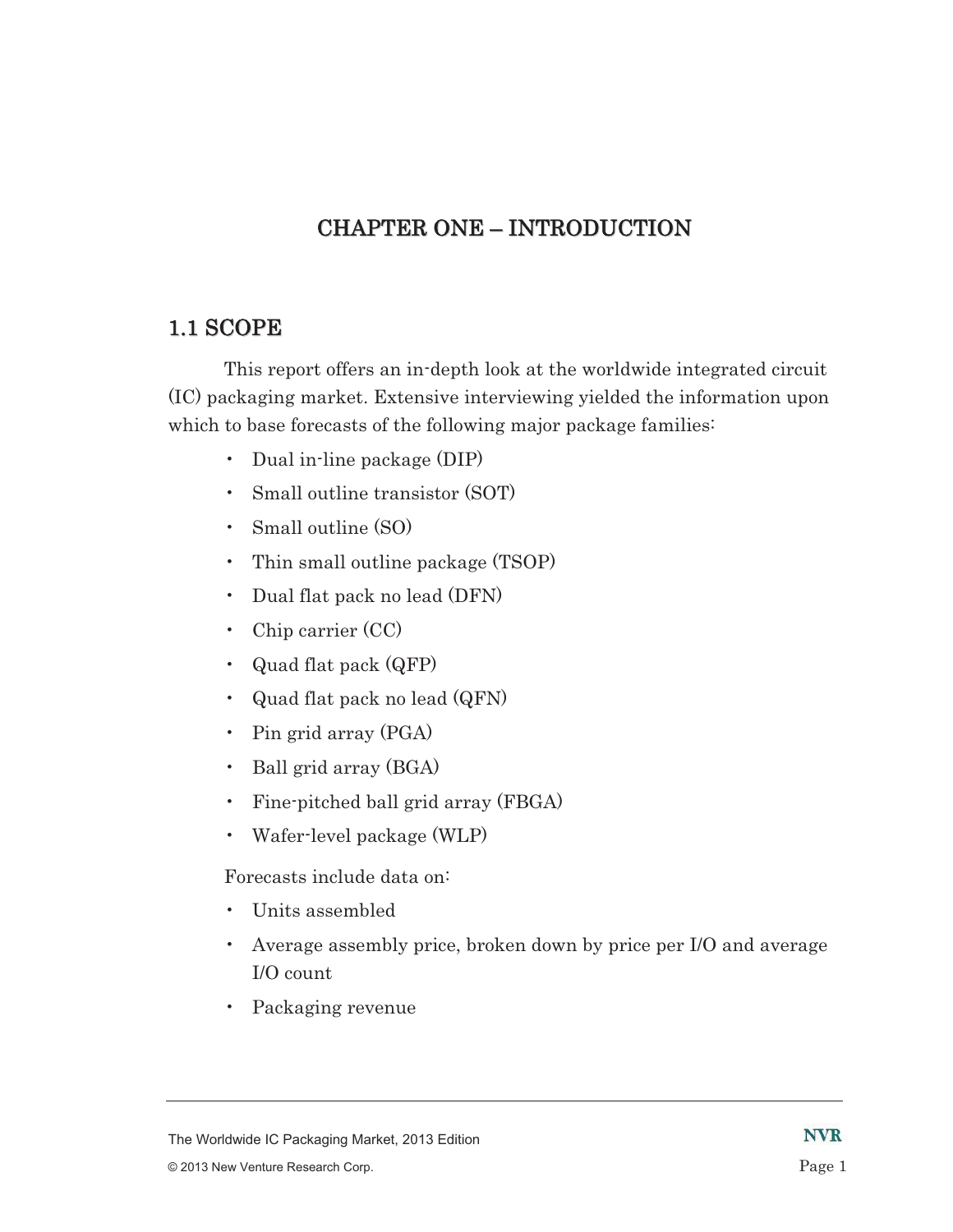Additionally, unit forecasts for die mounted using direct chip attach (DCA) methods were developed. DCA methods include chip on board (COB), flip chip on board (FCOB), chip on glass (COG), flip chip on glass (FCOG), and tape automated bonding (TAB)/tape carrier package (TCP). No packaging prices or revenue were developed for DCA methods.

Forecasts provided start with a base year of 2012, and forecast to 2017. The compound annual growth rate (CAGR) is formulated on those years. A historical year of 2011 is also provided for additional insight.

Both the total worldwide IC market and the OSAT (outsourced semiconductor assembly and test) market are explored. The OSAT market is a subset of the worldwide IC market. Forecasts are broken down by I/O-count range for the package types described previously for the world market.

The purpose of the report is to aid companies associated with the IC packaging market in forecasting demand for their own products. The IC packaging market is evolving to keep pace with other changing markets. IC packaging demand is affected by changes in the die contained in the packages, and by performance expectations of the final product purchased at the consumer level. Through extensive primary and secondary research, this report presents an objective look at the world of IC packaging.

### 1.2 ORGANIZATION

This report is organized into seven chapters and three appendices. Chapter 1, "Introduction," outlines the scope, organization, and methodology of the report. Chapter 2, "Executive Summary," is a worldwide forecast of the overall packaging market by package type. Units and revenue are presented for both the world market and the OSAT market.

Chapter 3 is an overview of the state of the overall economy and semiconductor industry. Chapter 4 analyzes the total worldwide IC packaging market by units and packaging revenue. The analysis in this

The Worldwide IC Packaging Market, 2013 Edition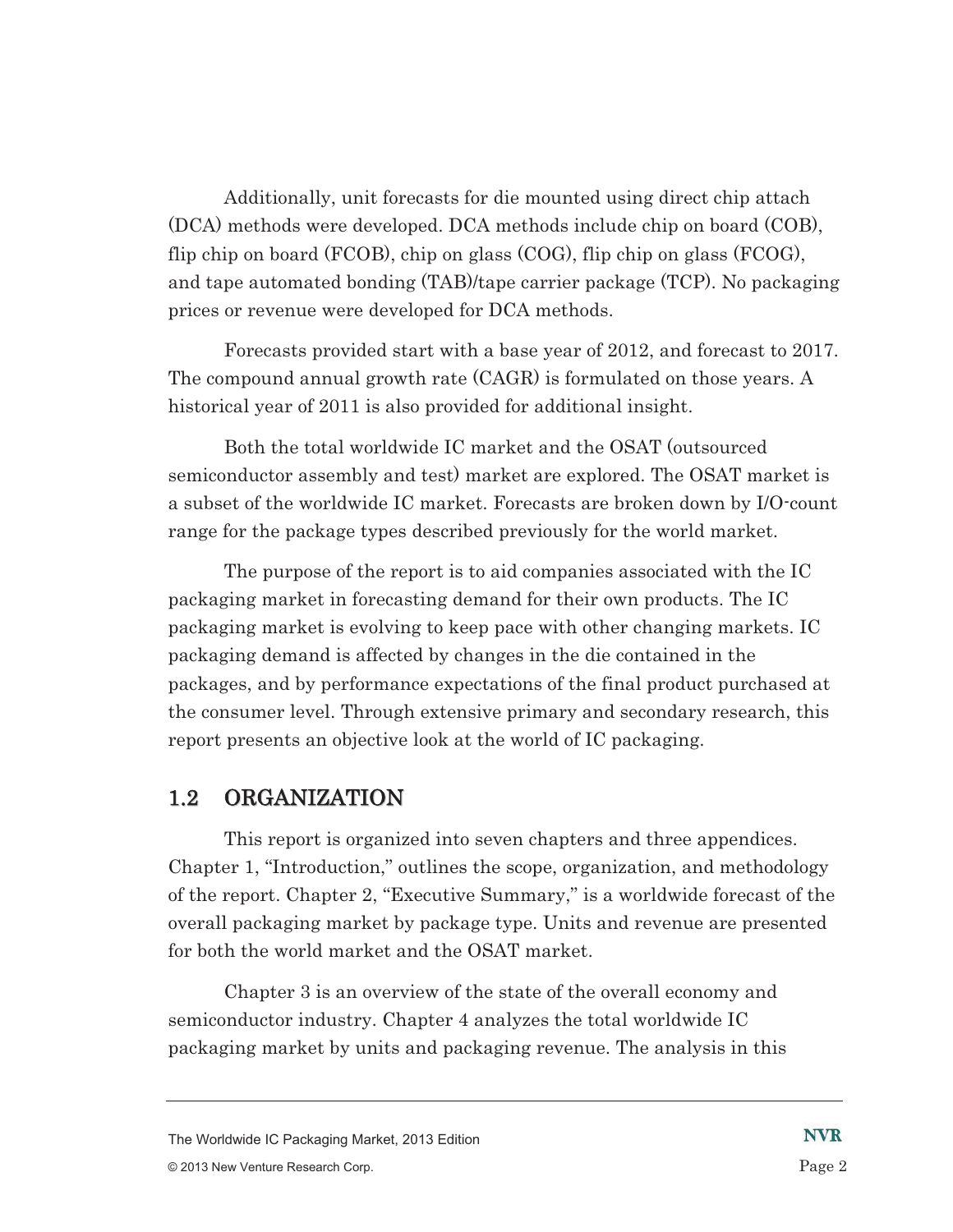chapter is presented by IC device type, defining each device market by the percentage of each package type utilized, and by I/O range. Chapter 5 then rearranges the data for presentation by package family. Unit analysis is further broken down by I/O-count segments. Packaging revenue is generated by multiplying worldwide units with pricing information supplied by the OSAT IC package assemblers.

Chapter 6 forecasts growth in the OSAT market. Units and revenue are analyzed by package family. Forecasts are computed by compiling information obtained from each individual contract assembly company. Pricing information is provided by I/O count and price per I/O, and when multiplied by units, yields revenue. OSAT revenue from test, shipping, and so forth is not within the scope of this report, nor is the packaging of discrete devices.

The package family pricing provided in this report is a broad average across all situations within the package family: high and low volumes, wire bonding and flip chip interconnections, plastic and ceramic substrates, and so on. Pricing data per I/O is applied to the worldwide market in Chapter 4 to obtain revenue figures in that chapter.

Profiles of OSAT companies are presented in Chapter 7. These profiles give a look at the companies that provide outsourced semiconductor assembly services, and their package offerings. When provided by the company, accompanying statistics appear with each package offering. The extent of each profile depends on the amount of information provided by that company.

Appendix A lists the OSAT companies' offerings by package family, to be used as a reference guide. Appendix B gives the website addresses for the OSAT companies. Appendix C is a small glossary of acronyms and terms used in the semiconductor packaging industry.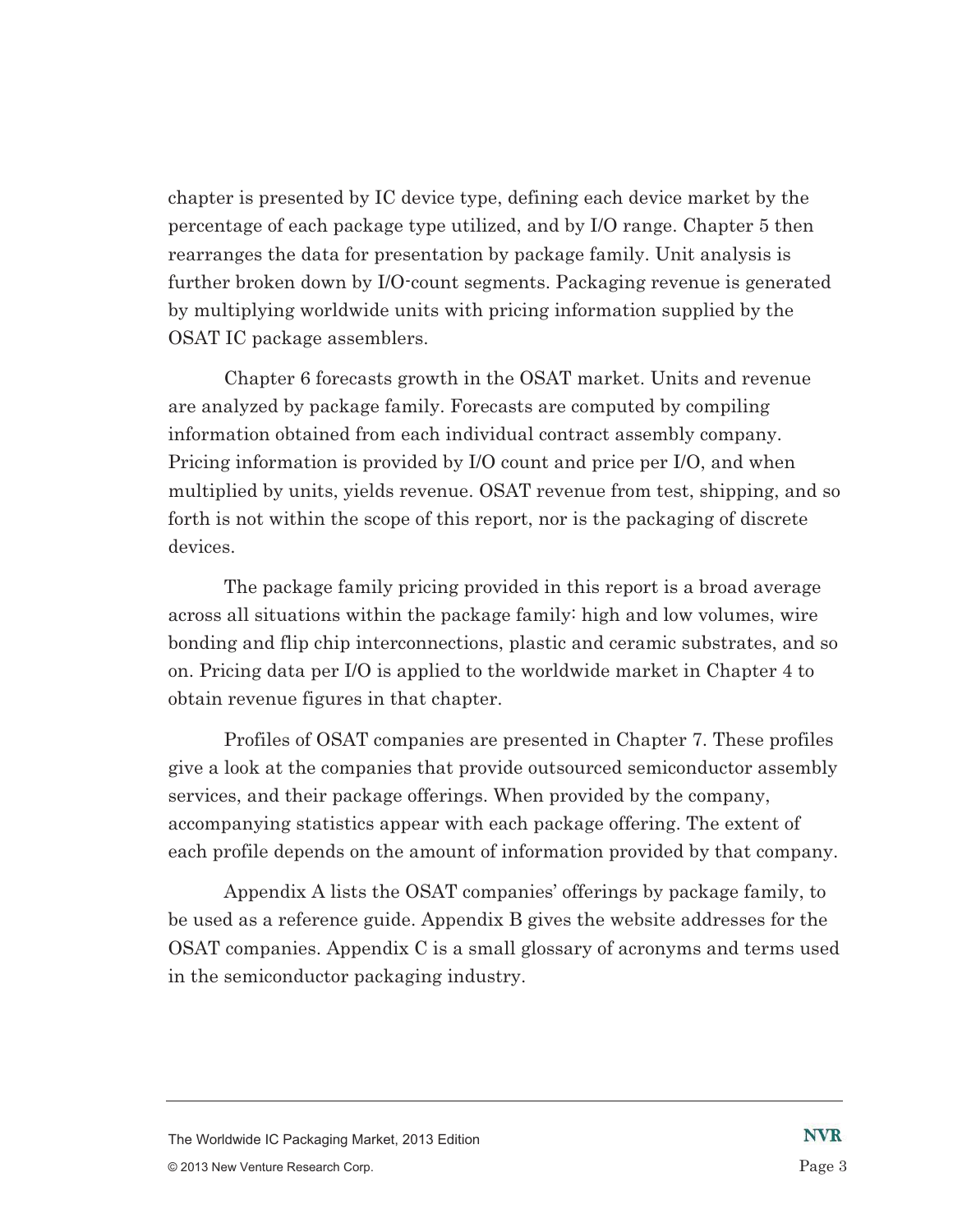### 1.3 METHODOLOGY

In obtaining information for this report, both primary and secondary sources were utilized. Gathering information for Chapter 4 consisted of contacting a wide spectrum of semiconductor manufacturers and fabless companies. Each group was contacted to obtain specific information on a given segment of the industry. The information was gathered via e-mail and face-to-face interviews, and through secondary sources.

The base year (2012) IC units for each product segment in Chapter 4 have been formulated by New Venture Research, based upon data published by World Semiconductor Trade Statistics (WSTS), and are for the merchant IC industry as defined by WSTS. All forecasts were created by NVR using its proprietary methods.

The OSAT pricing developed for Chapter 6 was used to calculate the worldwide IC packaging "revenue" provided in Chapter 4. That is, the price per I/O for IC package assembly gathered from the OSAT market (Chapter 6) is applied to the worldwide IC packaging market in Chapter 4 to arrive at worldwide package revenue figures. OSAT pricing embodies all costs associated with package assembly, including materials, labor, equipment amortization, and overhead.

To gather information for Chapter 6, every OSAT in the IC packaging marketplace was contacted and asked a standardized series of questions. The goal of the questions was to get a "fix" on the marketplace—where it is now and the direction it is heading. As with Chapter 4, the responses were obtained by e-mail. Chapter 6 forecast information then is built "from the bottom up," as information is added up company by company to reach the total market figures.

The OSAT companies were queried on their total units and revenue, and the percentage of their units that each package family represented. For each package family, the OSATs were asked to provide information on the

The Worldwide IC Packaging Market, 2013 Edition